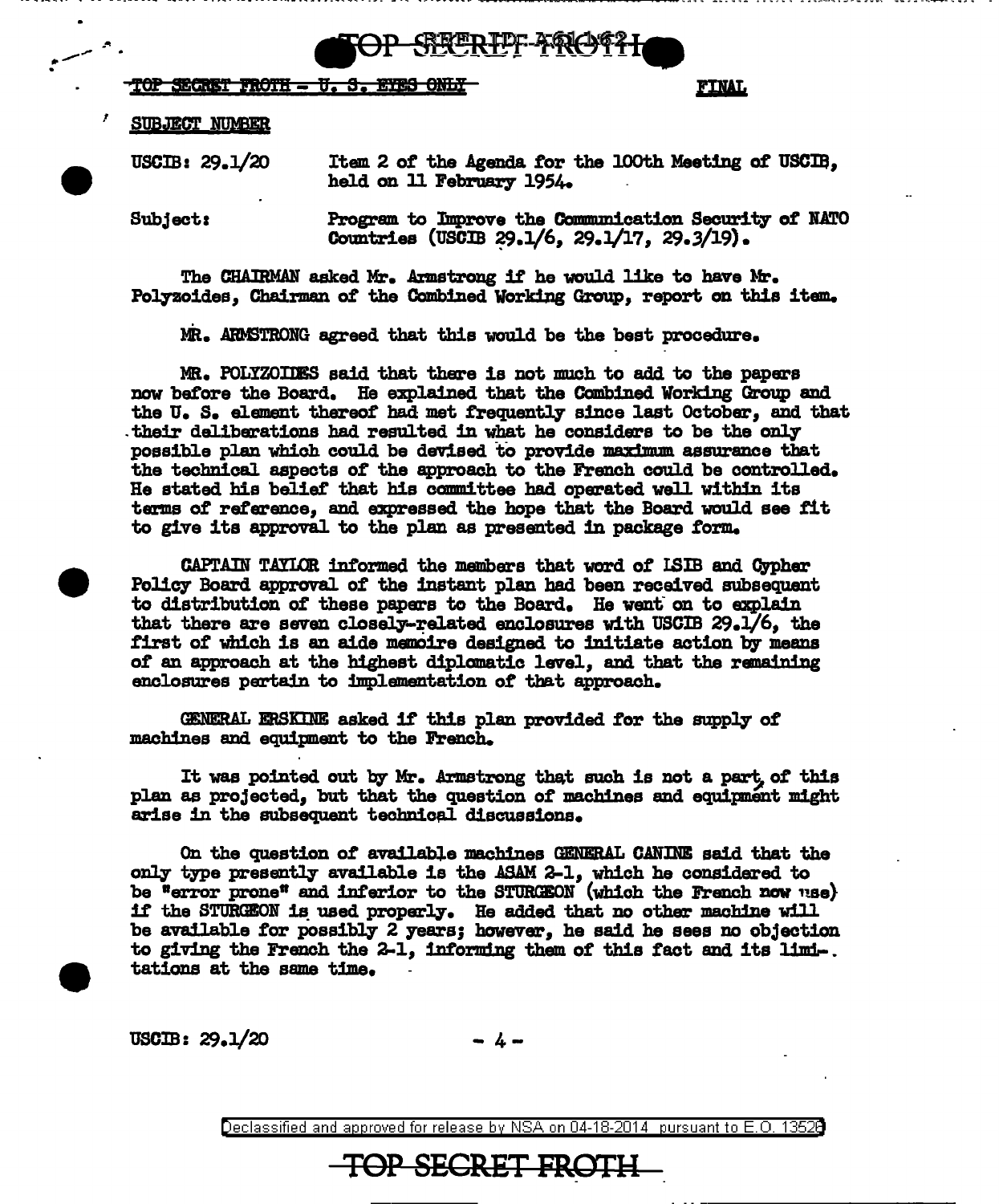

## **POP SECRET FROTH - U. S. EYES ONLY**

## USCIB: 29.1/20

 $\mathcal{L}^{(1)}$  .

The CBAIRMAH suggested that the Board consider the proposed approach plan first and then discuss the question of supply of equipm.ents. On the subject *ot* t.1m1rig of the approach referred to in the papers before the Board Mr. Armstrong stated that it will be several weeks baf'ore the approach can be made, noting, *tor* instance, that our Ambassador who will handle the 1n1t1al approach will not return to Paris until the end of February or first of March. He suggested that the Ambassadorial approach might well be made in the middle or latter part of March, sufficiently in advance of the separate Tripartite Security" Working Group discussiona, unrelated to this approach, which are expected to be held at the request of the French, the second week in April. He explained that the plan is intended to give the negotiators some latitude in their method of approach to the French so long as no substantive changes in the over-all plan are made.

The CRAlltMAN directed that the minutes reflect general accord with the procedural methods outlined by Mr. Armstrong.

The CHAIRMAN, referring to the de Vosjoli discussions, deplored the fact that we have led the French to believe that we could help them out· and than told them ve have nothing. He said that he thought it imperative that we take some positive action 1n their behalf'.

CAPTAIN TAYIOR reviewed the history of the de Vosjoli discussions and noted the change from an original non-urgent French requirement for some 200 on-line teletype, and 500 off-line literal machines to the existing urgent request for 5 machines. He suggested that there might be some advantage to the techn1cal discussions in giving the French even a weak machine, telling them we know it is weak, why it is weak and how to correct the weaknesses, but that it's the only thing available,

This idea was discussed and was generally agreed to, the consideration of details being deferred momentarily while an NSA representative checked the availability of 2-1 machines.

The CHAIRMAN then asked that the individual enclosures with USCIB  $29.1/6$  now be considered. Each enclosure was considered in turn, and approved by the Board.

Returning to the French request for machines, GENERAL CANINE said he thought 5 equipments could be provided and that if this were done he would advise the use of Crypto-system DAPHNE.

USCIB: 29.1/20 - *s-*

í

-<br>データ<br>-

TOP SECRET FROTH